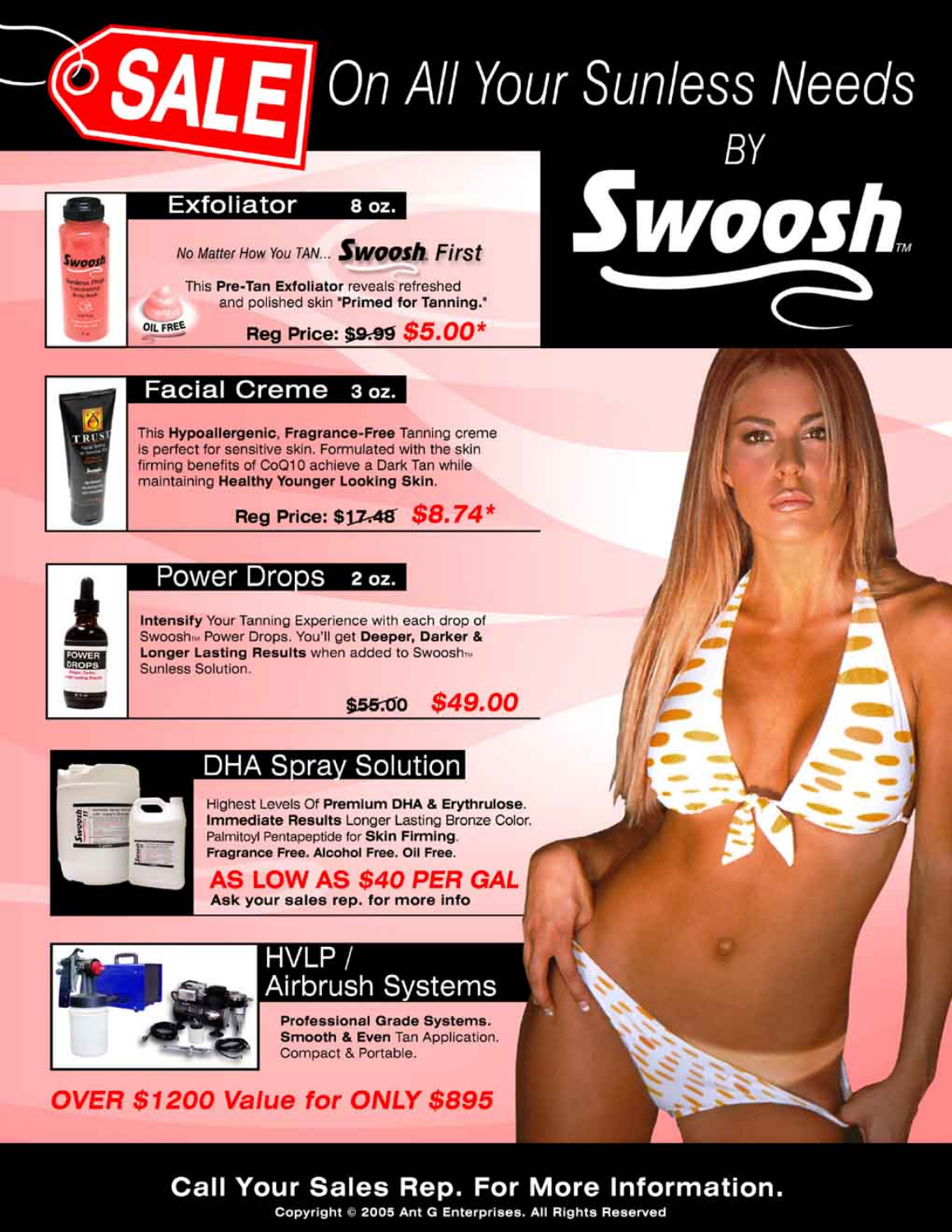

#### **What is HVLP Tanning (HVLP)?**

HVLP is a method in which to obtain the appearance of an attractive tan.

This is a method in which DHA (Dihydroxyacetone an FDA approved product) is applied to the body via the use of an air compressor and airbrush.

The bronzing effect occurs when DHA forms pigments when applied to the skin. The bronzing effect is when DHA reacts to the amino acids and other compounds in the skin. The maximum generation of color is reached after 12 hours, so the color will continue to darken after the initial application.

HVLP is a *risk free* option to obtain color, resulting in healthy vibrant bronzing of the skin. This has built-in moisturizers and skin protectants for  $24/7$  protection.

#### **How long will HVLP last?**

As with the results of UV exposure each of us will experience a different shade of color, so is true about DHA results. Since the results are predicated on your own protein levels, you can expect the color to last between 4-10 days.

#### **How often should the application be applied?**

We recommend once a week or within a 4-10 day period.

#### **What can my customers expect to pay for this service?**

HVLP is a unique process that offers all the advantages of a beautiful tan without the risk or time involved. We recommend a full body starter package of 2 applications back to back for \$58-\$75, this will ensure your customers have a good base. Single applications can be priced between \$35-\$50, facial applications from \$8-\$12.

#### **What kind of results can my customer expect?**

Instant results. Your customer will experience a healthy vibrant color, at least 1 to 2 shades darker after a single application. Multiple applications may produce a deeper color.

#### **How long does it take to apply?**

With practice a single application will take approximately 2-3 minutes.

# **Frequently** Asked Questions (FAQ's)

#### **How does my customer prepare for HVLP?**

#### **Pre-Tan Shower:**

Either the night before, or the morning of your tanning appointment, you will need to shower and exfoliate your entire body. The best time to shave is before your Airbrush session, but do not apply moisturizer until after your post-tanning shower. Lotions and make-up can act as a barrier and prevent the tanning solution from completely contacting the skin.

#### **What to Wear:**

Wear loose fitting clothing to your tanning appointment where you will spend about 13 minutes. The actual tanning takes about 2-3 minutes but you will need to allow about 10 minutes drying time

#### **Post-Tan shower:**

Wait at least ten hours after your tanning application before showering. You need to allow enough time for the DHA reaction to take place. The tanning process peaks after 12 hours.

#### **Maintenance:**

Apply moisturizer, morning and evening, after your post-tan shower. Hydrated skin is essential in maintaining a longer lasting tan.

#### **Is additional equipment required?**

Yes, a blow dryer with detachable back to clean the filter, hand towels and a stool with wheels are recommended.

#### **Is a special room required?**

No, just a well-ventilated area. If an enclosed room is used, ensure that you have a ventilation fan that will ventilate the room 3 times a minute. A hard floor is recommended. If not use a 4'x8' outdoor carpet to lay down in the area you are spraying. A spray area of 4'x8' is recommended.

#### **How do I market Swoosh 11 HVLP Spray?**

Each salon is different in size, location and type of clientele. We will provide you with the necessary information to assist you in your marketing plan.

#### **How many applications does 1 gallon of Swoosh 11**   $HVLP<sup>TM</sup>$  Solution yield?

Because of the variation of your customers and the areas you are spraying you can estimate approximately 64 full body applications per 1 gallon container.

#### **What is the cost per application?**

Your product cost is approximately \$2.50 per full body application.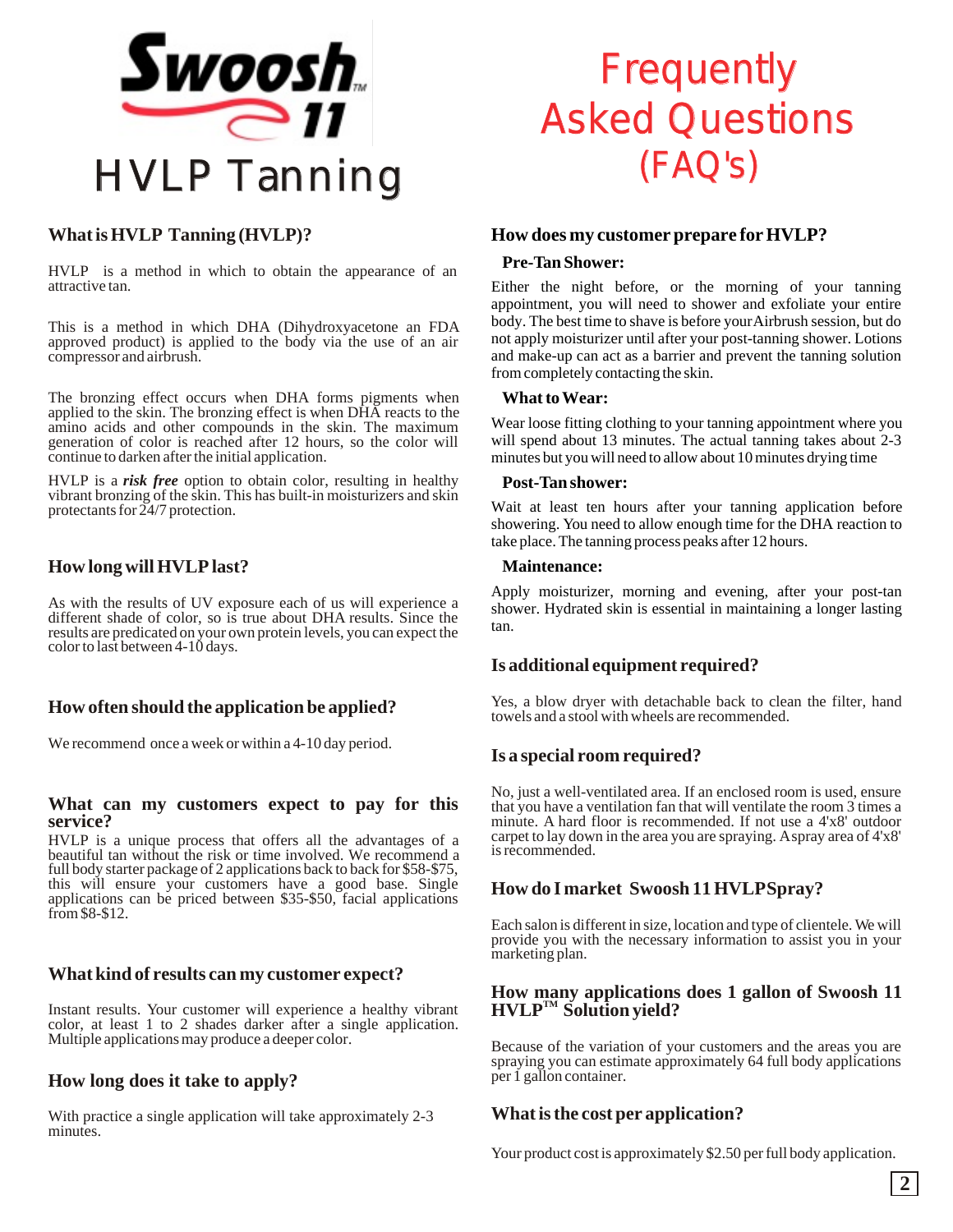

# HVLP TURBINE (High Volume/Low Pressure)

### **DESCRIPTION:**

HVLP turbines are designed to generate a High Volume of Low Pressure air for operating HVLP spray guns. These turbines operate differently than air compressors because turbines do not require an air tank to hold compressed air. Since there is no compression of air, HVLP turbines do not create condensation in the air hoses as compressors often do. The air generated by the turbine is generally warm due to the air working in the turbine. The warm air can be a benefit for accelerated drying time and client comfort. HVLP turbines are portable and can be plugged into any standard outlet.

## **FILTER MAINTENANCE:**

- a. Squeeze and pull to remove both filters (Figure 1-1).
- b. Clean the filter with mild soapy water and pat dry.
- c. Squeeze and tuck to install filter.

## **SPECIFICATIONS:**

CFM: 58 CFM at turbine outlet Operating Pressure: 5 PSI Max. Motor Type: Brush Type, 2 Stage, Tangential Hose Length: 25 ft. (40 ft. Max) Transfer Efficiency: 86% Max. Weight: 26 lbs. Voltage: 120V, 11 Amp Stub Hose: Yes Storage Compartment: Yes